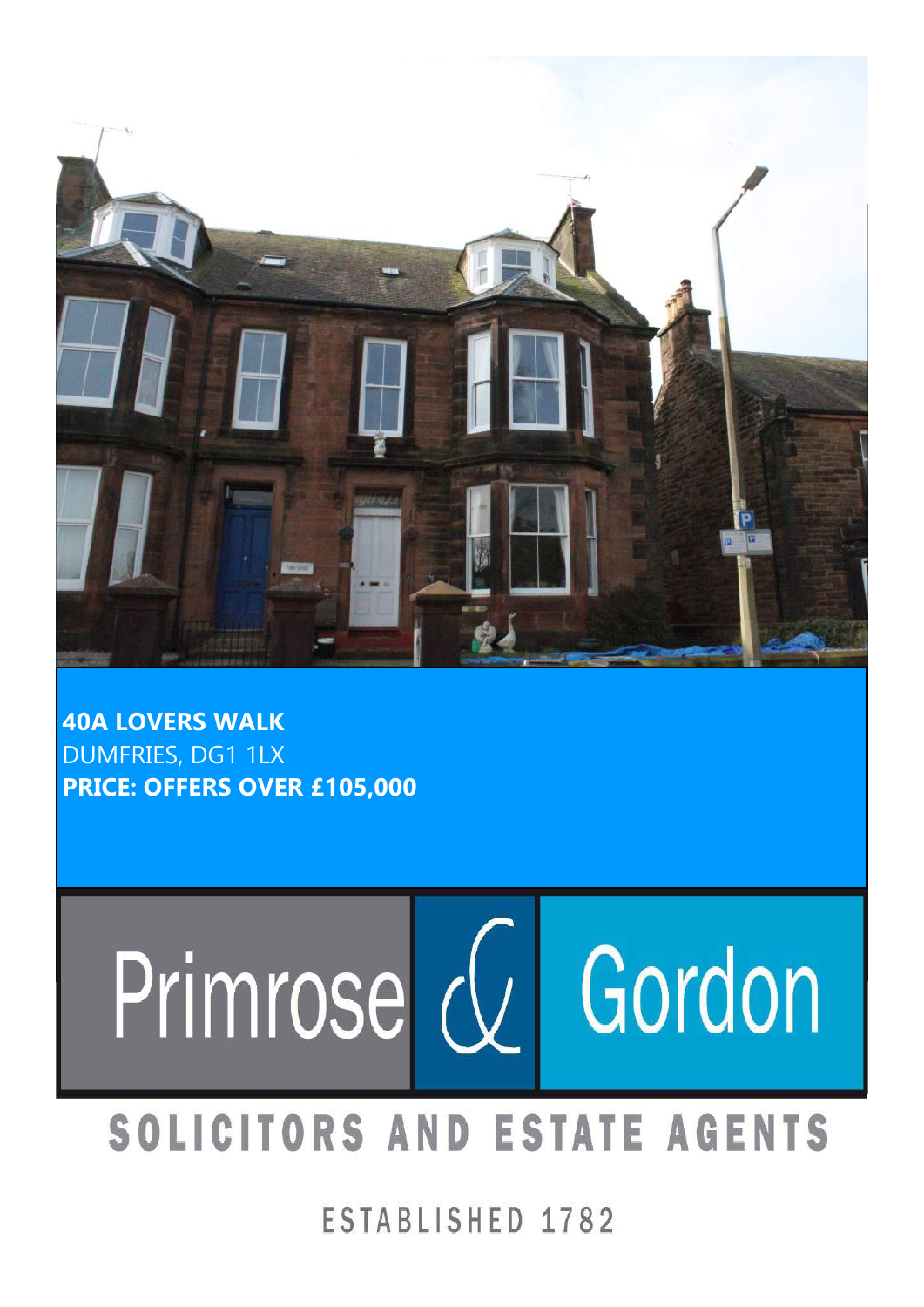

Room dimensions:<br>Entrance vestibule

Bathroom 7'06" x 6'01" (approx) REF: HP703652 Entrance hall  $8'05'' \times 6'00''$  (approx) **EPC = D** Bedroom 1 12'08" x 11'10" (approx) Living Room 14'02" x 18'05" (longest) (approx) lations.

# Entrance vestibule 5'02" x 604" (approx) Home Report www.packdetails.com

En-suite 3'05" x 5'08" (approx) Viewings are strictly by appointment Kitchen/dining 13"00" x 11'11" (approx) only by telephoning the selling agents Front hall 4'01" x 11'04" (approx) on 01387 267316. These will be carried Bedroom 2 7'09" x 12'05" (approx) out in line with current Covid-19 regu-

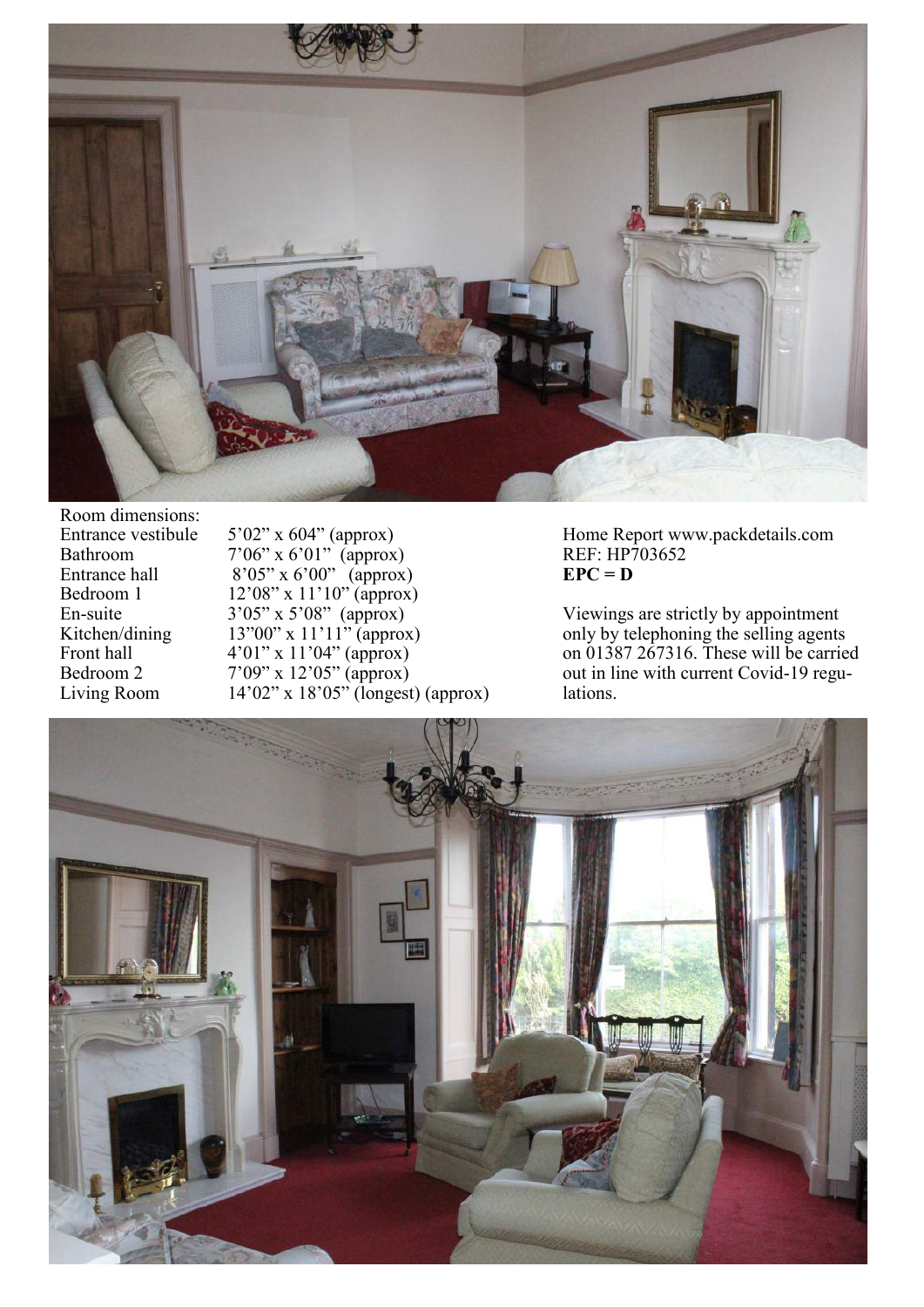An attractive, spacious, sandstone ground floor two bedroom flat, situated on Lovers Walk, Dumfries. It offers spacious living accommodation and benefits from traditional, period features throughout including cornicing and high ceilings. The property also benefits from a low maintenance garden

The accommodation comprises: Entrance vestibule with window to side, bathroom with W. C, washhand basin and with shower, two windows to the side. Hallway with large built-in cupboard housing Worcester boiler and shelves. Kitchen/dining area with modern fitted kitchen, wall and base units, marble-effect worktops, sink with left hand drainer, 4 ring electric hob and space for fridge/freezer, window to the side. Three stairs leading to front hallway, single bedrooms with window to rear and built-in shelved cupboard. Spacious bright living room with large bay windows to the front, gas fire with marble hearth and mantel, built-in shelves cupboard. Master bedroom with en-suite is to the rear of the property with windows and back door to the garden. En-suite with W. C. wash hand basin and Opal shower, fully tiled. The property has a side garden with shed and its own rear garden which is laid to stones, bordered with shrubs with clothes poles and outside lights.



#### **SERVICES**

Mains water, electricity and drainage.

### **OFFERS**

Must be made in standard written Scottish Legal form to the Selling Agents. Prospective purchasers are strongly advised to register their interest in writing please with the Selling Agents Messrs. Primrose & Gordon so as to be notified of any Closing Date that may be fixed.

#### CONSUMER PROTECTION FROM UNFAIR TRADING REGULATIONS 2008:-

These particulars have been carefully prepared and are believed to be accurate but they are not guaranteed and prospective purchasers will be deemed to have satisfied themselves on all aspects of the property when they make an offer. We the Selling Agents, have not tested any services or items included in the sale (electrical, solid fuel, water, drainage or otherwise) and make no representation, express or implied, as to their condition. All measurements are approximate and for guidance only. Photographs are purely illustrative and not indicative of (a) the extent of the property or (b) what is included in the sale. Measurements have been taken by a laser distance meter.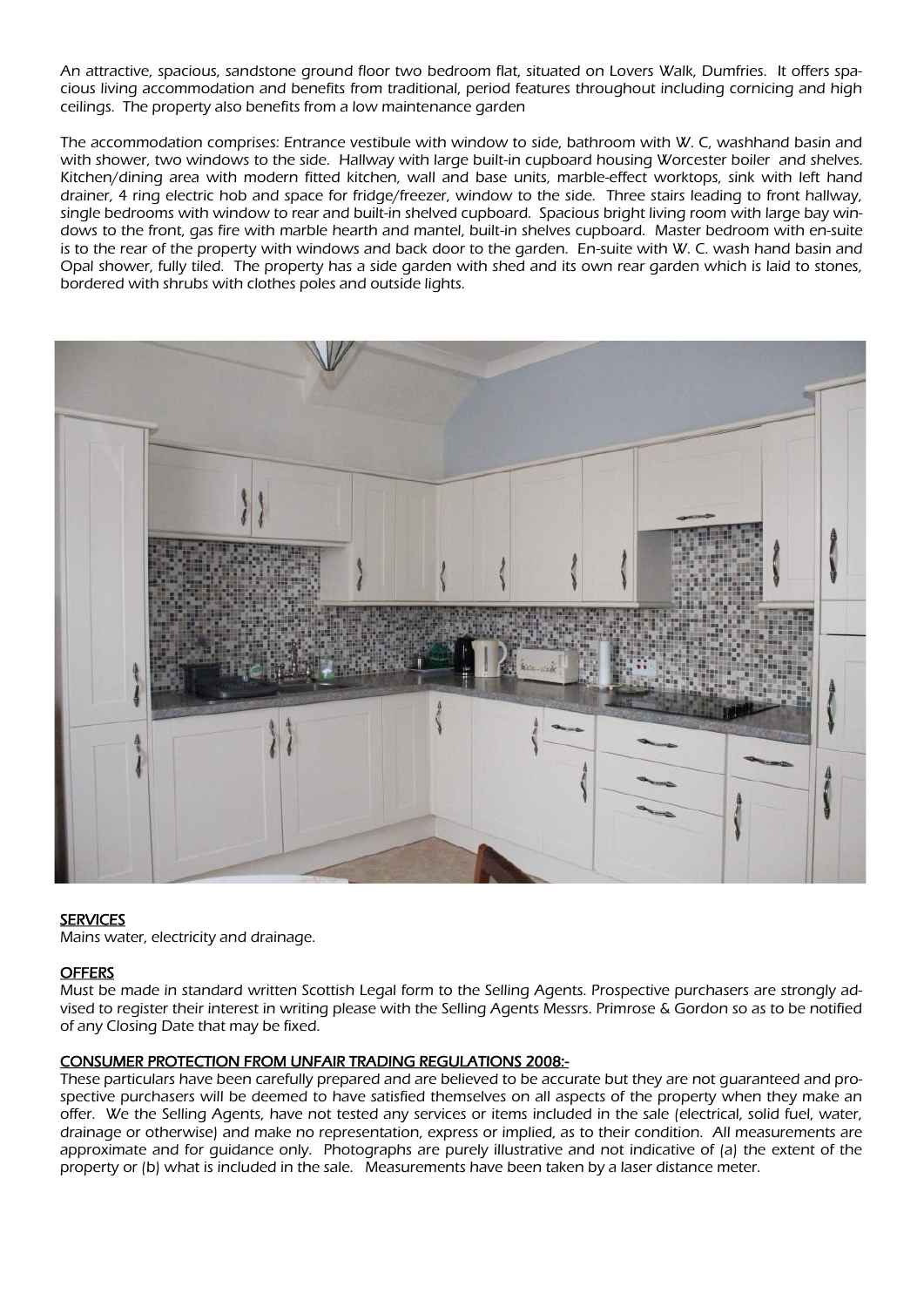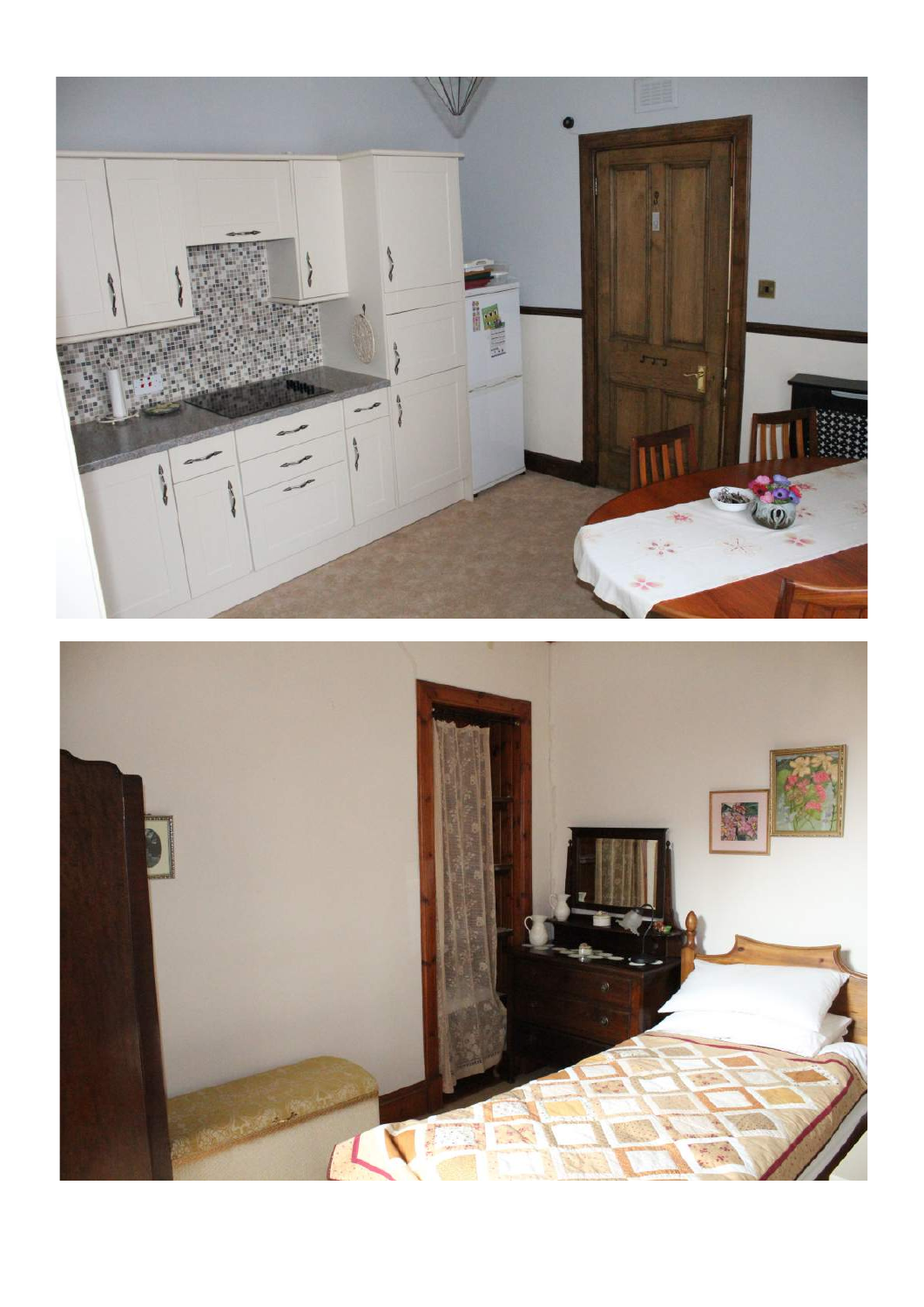

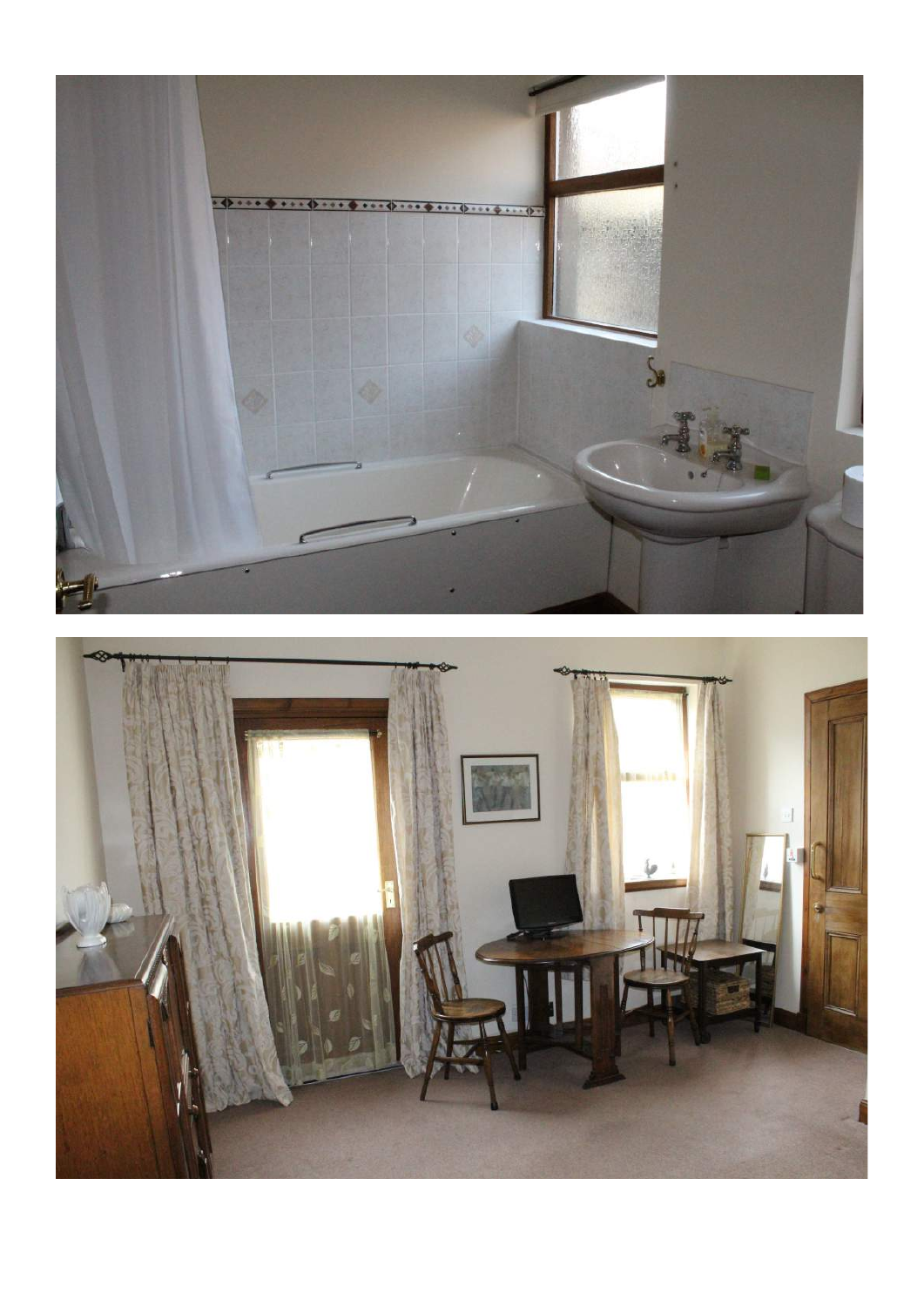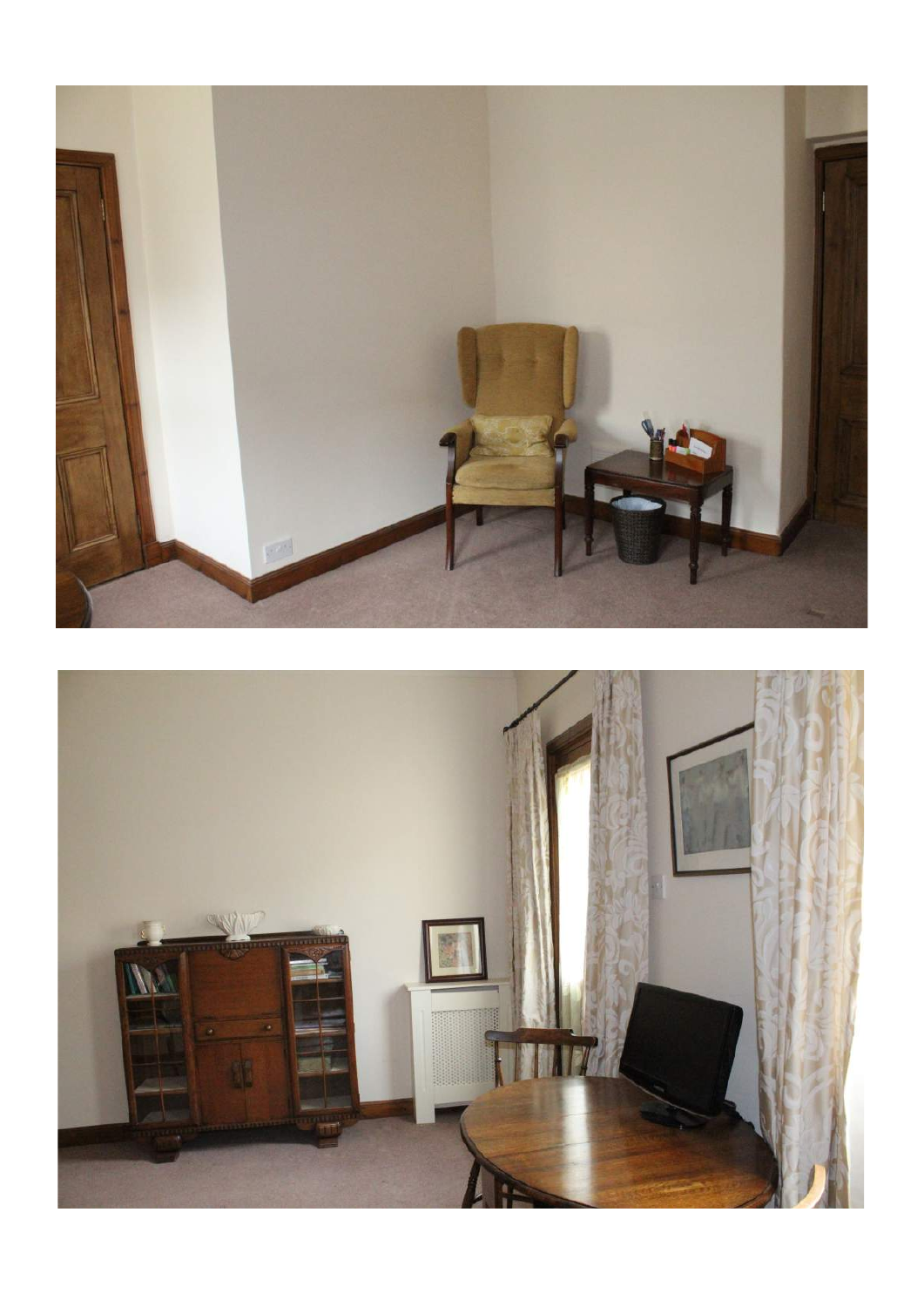